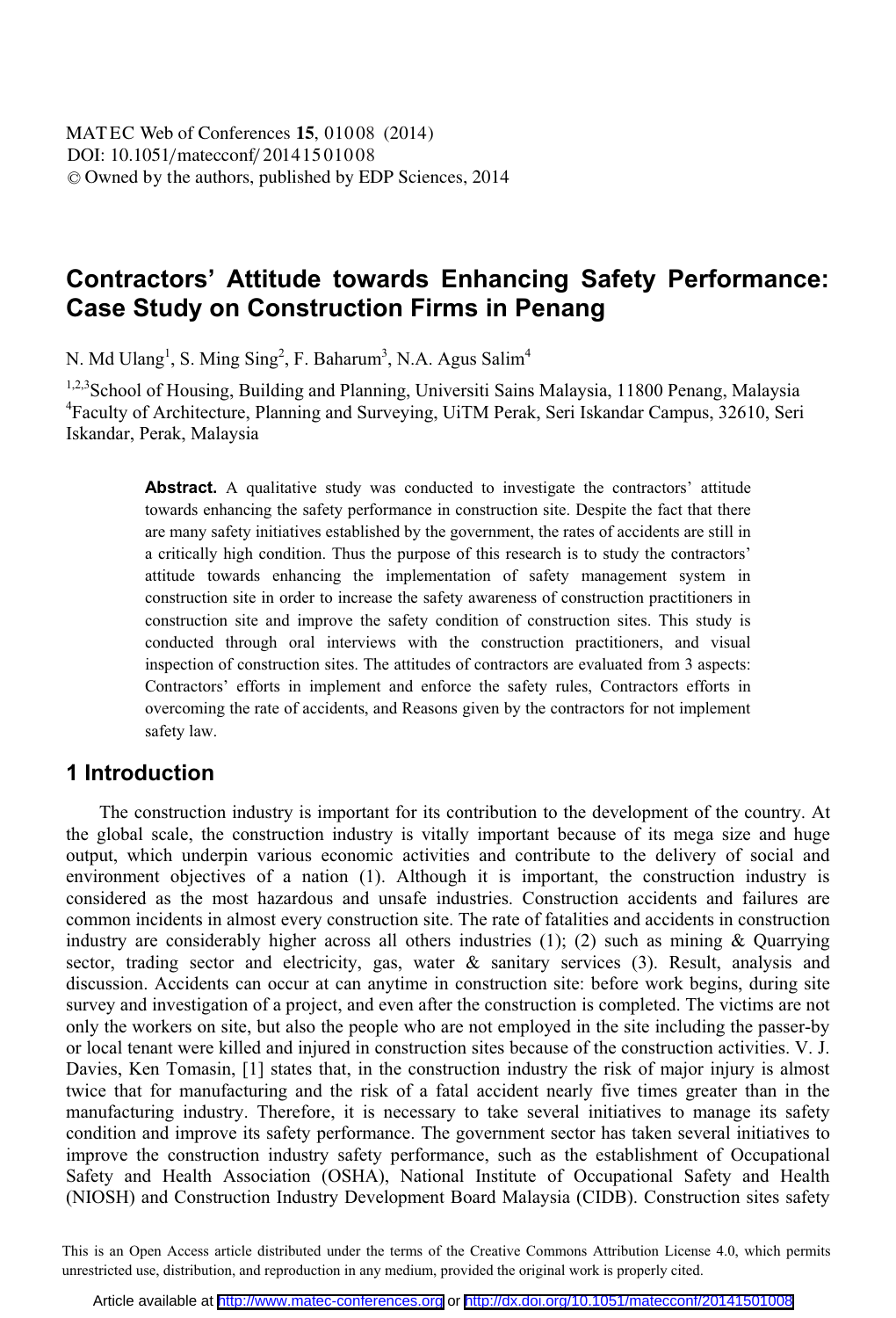condition can be improved by adhering strictly to the safety rules and regulations which are written in safety manuals. The construction practitioners also need to possess positive working attitudes and high safety awareness towards enhancing the safety management system.

## **2 Methodology**

The purpose of this study is to investigate the contractors' attitude towards enhancing the safety performance on construction firms in Penang Island. The study is carried out by conducting interview with related construction practitioners and visual site inspection. The qualitative research method of interview was chosen in conducting this particular study. The respondents were selected using purposive sampling (4). Purposive sampling method was chosen because the targeted samples fit a specific requirement and characteristics. Six respondents are selected from 5 construction sites in Penang Island. The respondents were selected among the employees in those construction sites such as contractors, site supervisors, labourers and safety and health officers. They have a few years of working experience in the construction industry. The sampling method also enabled the researchers to select the respondents from a different positions and background. This allows the researchers to collect a comprehensive understanding of a working behaviour under different contexts and pressure.

The interview questions were designed based on the elements of the safety factors. They were designed to be simple, brief and easy to be understood. The durations of the interview sessions were approximately one hour and all the interviews were recorded by using a digital voice recorder for analysis purposes. Visual site inspections were also carried out once the interview sessions were done. The labours working attitude and behaviours were thoroughly observed, as well as the site safety conditions. The photos of construction site condition were taken for further reference. The data collected was analysed using a grounded theory (5). Grounded theory is a data analysis method which provides systematic and organized way of classifying and grouping the data into the related or common theme.

## **3 Observation, Result and Discussion**

Five construction sites in Penang were visited which are the construction for:

- -Proposed Development of Kompleks Mahkamah Syariah Negeri, 7 floors with others facilities on part of Lot 704 & part of Lot 705, Seksyen 2, Jalan Batu Gantung/Jalan Scotland, Daerah Timur Laut, Penang.
- -Proposed Development of Sekolah Kebangsaan Minden Height, Gelugor, Penang. With 10 Classrooms and other Related Facilities.
- -Proposed Development of 11 unit residential housing, 2 floors and 1 basemen floor under "strata title" Lot 1060, 1061, 1062, 1063 & 1066, Seksyen 2, Bandar George Town, Daerah Timur Laut, Jalan Brook, Penang.
- -Proposed Development of Sekolah Kebangsaan Sg. Gelugor, Penang.
- -Demolished works and development of Masjid Jamek Sg Gelugor, Lot 3386, 3387 & 5574 Daerah Timur Laut, Penang.



**Figure 1:** Waste disposal in site Proposed Development of Kompleks Mahkamah Syariah Negeri, 7 floors with others facilities on part of Lot 704 & part of Lot 705, Seksyen 2, Jalan Batu Gantung/Jalan Scotland, Daerah Timur Laut, Penang.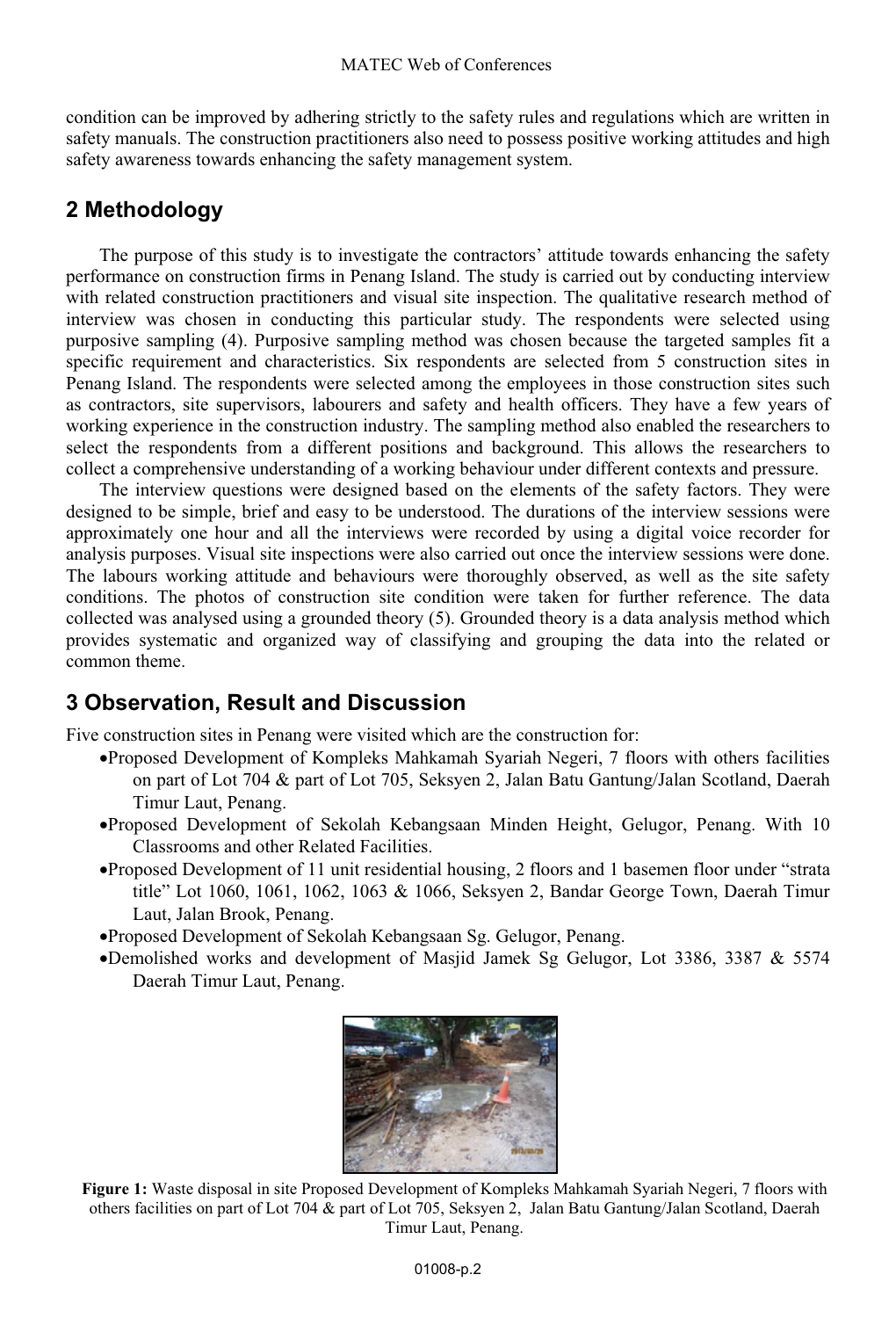

**Figure 2**: Pathway for vehicles and pedestrian in site "Proposed Development of Kompleks Mahkamah Syariah Negeri, 7 floors with others facilities on part of Lot 704 & part of Lot 705, Seksyen 2, Jalan Batu Gantung/Jalan Scotland, Daerah Timur Laut, Penang."

Meanwhile, construction site, "Demolished works and development of Masjid Jamek Sg Gelugor, Lot 3386, 3387 & 5574 Daerah Timur Laut, Penang", is no worker friendly than others because they do not have organized site set up. They do not set up signboard for safe or danger zones, do not have proper pathway for vehicles and pedestrian, and do not have a proper waste disposal area.



**Figure 3**: Improper waste disposal in site Demolished works and development of Masjid Jamek Sg Gelugor, Lot 3386, 3387 & 5574 Daerah Timur Laut, Penang.



**Figure 4**: Materials were leaf stray after being used in site Demolished works and development of Masjid Jamek Sg Gelugor, Lot 3386, 3387 & 5574 Daerah Timur Laut, Penang.

## **4 Labours working behaviours and performance**

The labourers are majority from foreign countries such as Bangladesh, Indonesia, and Myanmar. During site inspection, their working behaviours and performance is observed. In every construction site, there are several labourers that do not obey and implement the written rules. They do not wear personal protective equipment (PPE), especially safety helmet and safety boots when they are doing their work. However, there are some obedient labours that will wear PPE when they doing their task no matter it is internal or external works.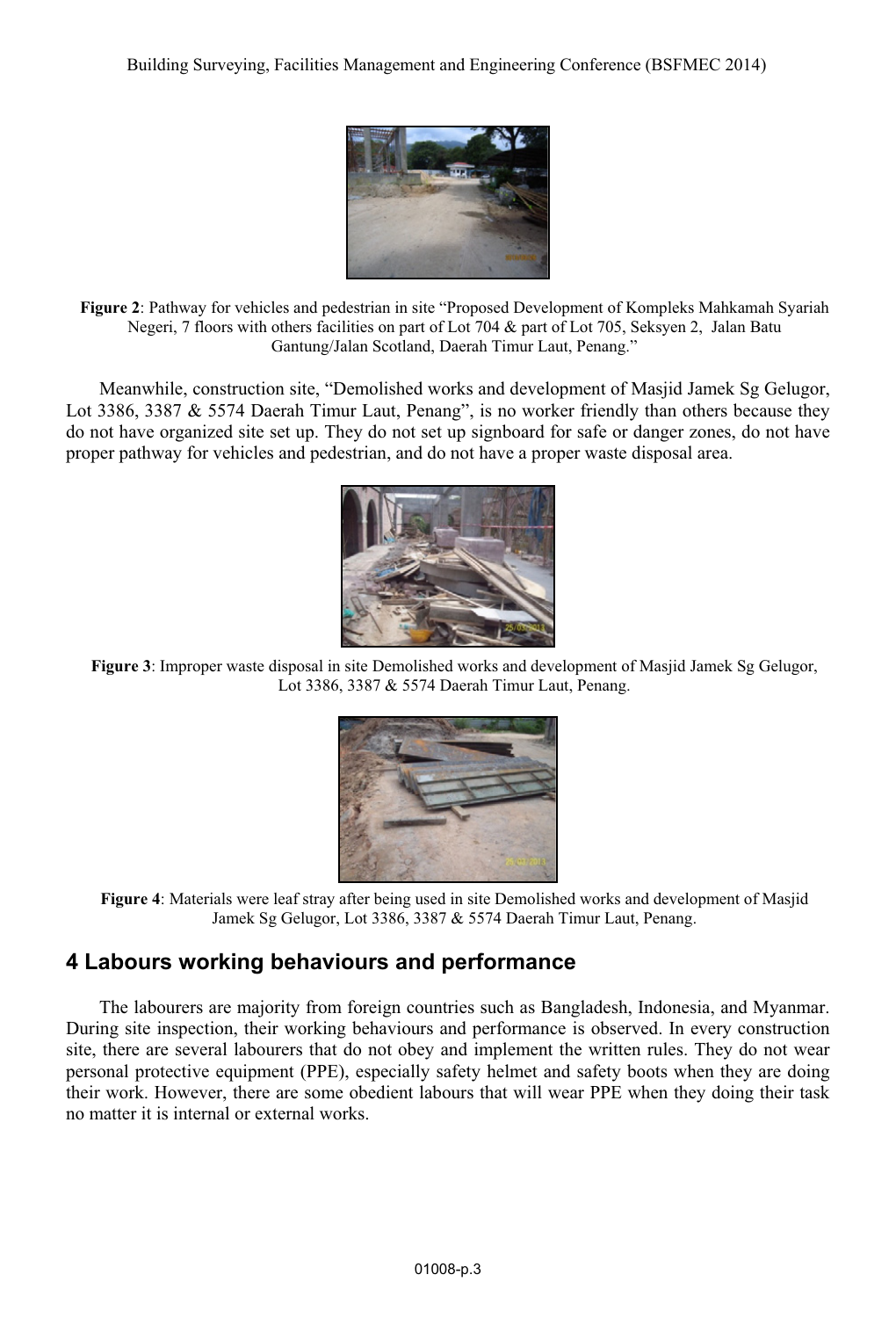#### MATEC Web of Conferences



**Figure 5**: The labours in site Demolished works and development of Masjid Jamek Sg Gelugor, Lot 3386, 3387 & 5574 Daerah Timur Laut, Penang.

## **5 Result and Discussion**

The research questions were intended to identify a broad array of contractors' attitudes towards enhancing the implementation of safety law. The different attitude of contractors related to implement were not expressed by every individual, nor did they play an equal role in shaping safe workplace. Furthermore, some of the factors were much more commonly shared and expressed by individuals than others.

The analysis revealed several different organizational and social factors that explained the contractors' attitudes. Related factors were further classified into common themes

| <b>Table 1.</b> List of data concetted from interview |          |          |              |    |              |              |  |
|-------------------------------------------------------|----------|----------|--------------|----|--------------|--------------|--|
| Interviewees                                          | A        | B        | C            | D  | E            | F            |  |
| <b>Ouestions</b>                                      |          |          |              |    |              |              |  |
| Contractor awareness                                  | ✓        |          | $\checkmark$ | ✓  | $\checkmark$ | X            |  |
| Penang<br>Opinion<br>on                               |          |          |              |    |              |              |  |
| construction safety condition                         |          |          |              |    |              |              |  |
| Own site safety condition                             | ✓        | ✓        | ✓            | ✓  | ✓            | ✓            |  |
| Safety officer                                        |          |          |              |    |              | $\mathbf{x}$ |  |
| Common site accident                                  | Minor    | Minor    | Minor        | No | No           | Minor        |  |
|                                                       | accident | accident | accident     |    |              | accident     |  |
| Recording accidents                                   | ✓        | ✓        | ✓            | ✓  | ✓            | $\mathbf{X}$ |  |
| Safety program/                                       |          |          |              |    |              |              |  |
| plan                                                  |          |          |              |    |              |              |  |
| safety mannual                                        | ✓        | ✓        | ✓            | ✓  | ✓            |              |  |
| <b>Written PPE</b>                                    |          |          |              |    |              |              |  |
| Given training                                        |          |          |              |    |              | $\mathbf{x}$ |  |
| Explained<br>workers<br>the<br>to                     |          |          |              |    |              | $\mathbf{x}$ |  |
| scope of works                                        |          |          |              |    |              |              |  |
| of<br>Enforcement<br>safety                           | X        |          |              |    |              | X            |  |
| program                                               |          |          |              |    |              |              |  |

**Table 1**: List of data collected from interview

| <b>Table 2:</b> Contractors' efforts in reducing the risk of accidents |  |  |  |
|------------------------------------------------------------------------|--|--|--|
|                                                                        |  |  |  |

| Interviewees           | A | в | C | Ε |  |
|------------------------|---|---|---|---|--|
| Efforts                |   |   |   |   |  |
| Enforcement of the law |   |   |   |   |  |
| Warn                   |   |   |   |   |  |
| Fine                   |   |   |   |   |  |
| Capture pictures       |   |   |   |   |  |
| Expel from work        |   |   |   |   |  |
| Remind each other      |   |   |   |   |  |
| No action              |   |   |   |   |  |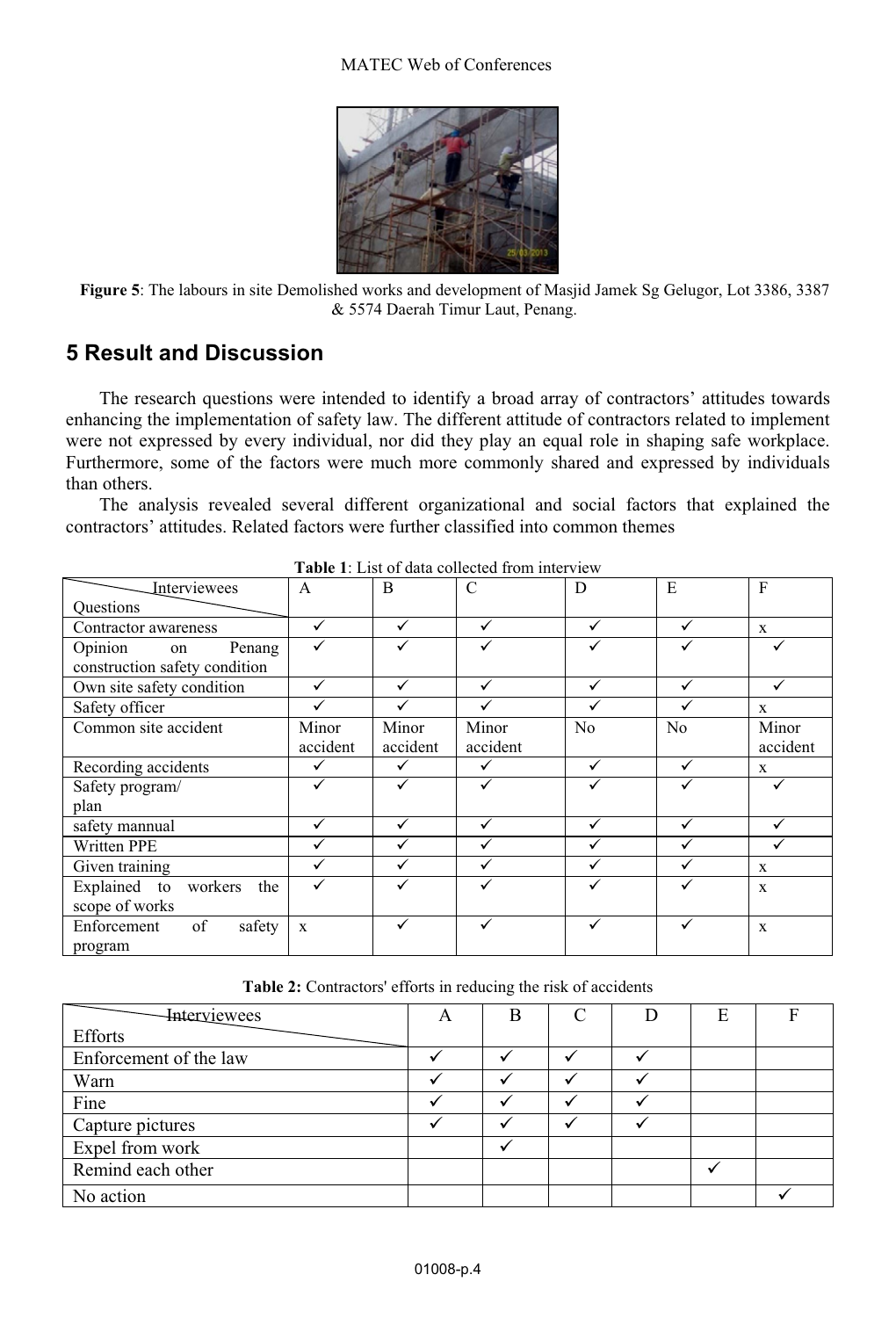| <i><u><b>Interviewees</b></u></i> |  |  |  |
|-----------------------------------|--|--|--|
| Reasons                           |  |  |  |
| Management staffs' attitude       |  |  |  |
| Labours' attitude                 |  |  |  |
| Troublesome and burden            |  |  |  |

**Table 3:** The reasons given by the contractors for not implement safety law.

The purpose of this study is to investigate the contractors' attitudes towards enhancing the safety performance at construction sites. Table 1 shows the data collected from interview sessions. From the data collected, it shows that majority of the contractors have the awareness of the safety at workplace. They had implemented several actions such as having the initiatives to employing safety and health officers at their workplace, making a record when accident happen, proposing site safety plan and manual, executing personal protective equipment (PPE) policy, conducting training and giving instructions to labourers before starting to work. Table 2 shows the contractors' efforts in reducing the risk of accidents, while Table 3 shows the reasons given by the contractors for not implement safety law. Those data were analysed and to evaluate the contractors attitude towards enhancing the safety performance at construction site.

### **6 Overall Analysis**

Analyzing the contractors' attitudes towards enhancing the safety performance at construction sites, it can be evaluated from 3 different aspects such as the contractors' efforts in implementing and enforcing the safety rules, contractors' efforts in reducing the rate of accidents and the reasons given by the contractors that influencing the implementation of site safety

### **6.1 The contractors' effort in implementing and enforceing the safety rules**

Contractors' attitude towards enhancing the safety performance can be shown by their efforts in implementing and enforcing the safety rules. Contractors who possess good attitude towards ensuring the safety at the workplace will have the initiatives to implement and enforce the existing written safety rules and regulations which established by the government and their company's policies.

In order to enhance the safety levels at the construction work sites, Construction Industry Development Board Malaysia (CIDB) has established an integrated program, which provides Green Card Training. This program involves registration and accreditation of Construction Personnel, which means all personals who are working at the construction sites, must undergo the training and obtain Green Card before entering the construction site. From the data collected, most of the labours have the Green Card. However, some of the labours from small and medium sized contracting firms do not have it. Besides that, the government sectors such as OSHA, NIOSH, and CIDB have a well-written personal protective equipment (PPE) policy. There are many improvement steps on construction safety taken by government sectors such as the establishment of programs, plans, and manuals as the initiatives to increase the awareness of the contractors towards site safety and reduce the risk of accidents. From the data collected, it can be concluded that the contractors were not implementing the site safety rules and regulations that were established by the government or planned by their own company's policies. This is because the contractors do not possess high concern on labourers' safety and the safety at the workplace. Contractors should implement and enforce the established disciplinary process in order to show good attitude towards enhancing the safety law at the construction site.

### **6.2 Contractors' efforts in reducing the rate of accidents.**

Contractors are the top management personnel at the construction sites. They must possess good attitudes in managing the safety and have initiatives to reduce the rate of accidents happen at the workplace. They must perform their responsibilities as listed in the law of health and safety. They